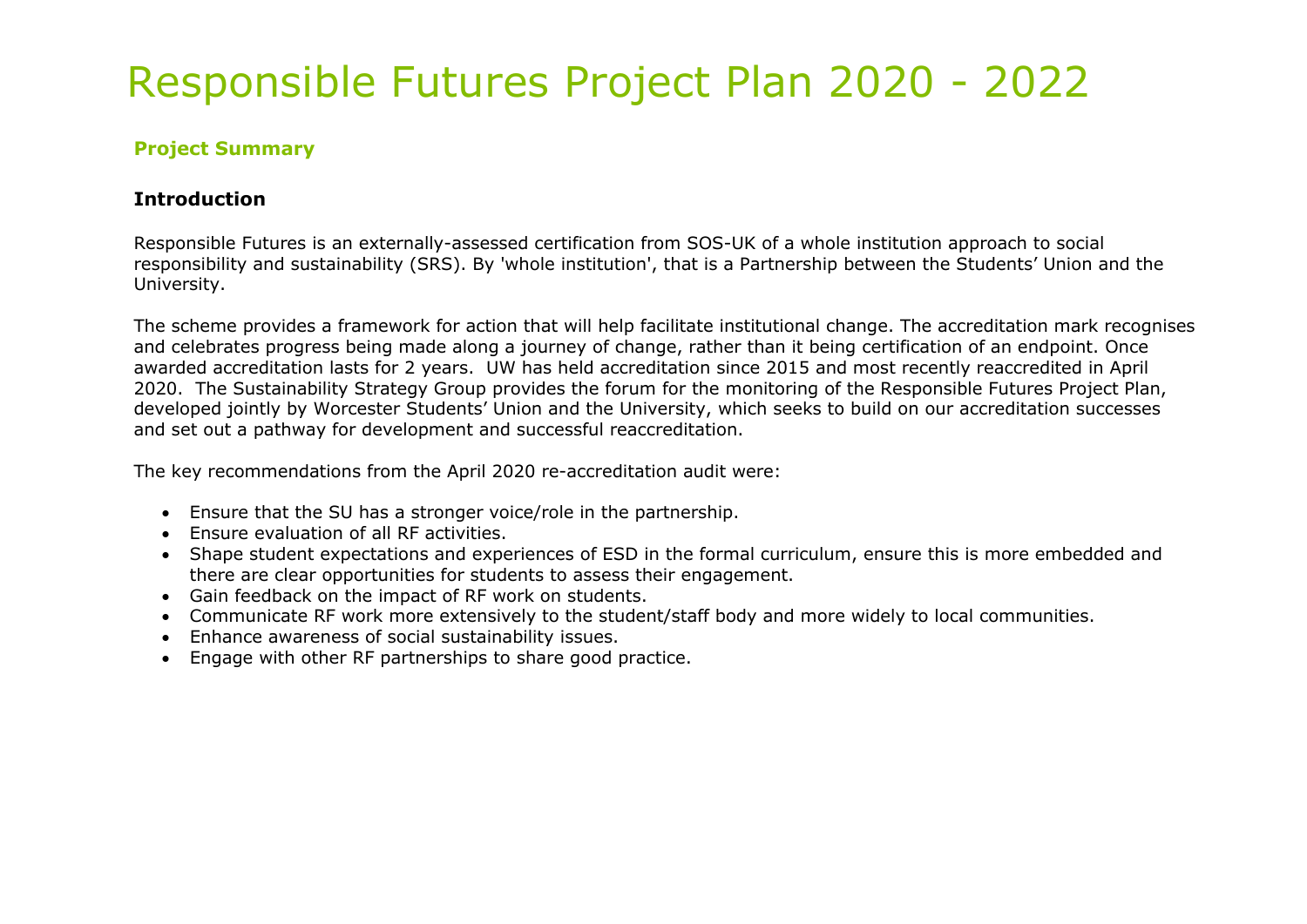| <b>Element</b>                                               | current situation                                                                                             | actions next period                                                                             |                                                                                                                           |                                                                                              |                                                                                                     | Owner                             | <b>Progress</b>                                                                                                                                                                                                                                  |
|--------------------------------------------------------------|---------------------------------------------------------------------------------------------------------------|-------------------------------------------------------------------------------------------------|---------------------------------------------------------------------------------------------------------------------------|----------------------------------------------------------------------------------------------|-----------------------------------------------------------------------------------------------------|-----------------------------------|--------------------------------------------------------------------------------------------------------------------------------------------------------------------------------------------------------------------------------------------------|
|                                                              |                                                                                                               | Semester<br>2020/21                                                                             | Semester<br>2<br>2020/21                                                                                                  | Semester<br>2021/22                                                                          | $\overline{2}$<br>Semester<br>2021/22                                                               |                                   |                                                                                                                                                                                                                                                  |
| RF accreditation<br>audit.                                   | Full report of the April<br>2020 audit received<br>August 2020.                                               | Review audit<br>and<br>recommendatio<br>ns at meeting<br>of SSG and<br>develop project<br>plan. | Monitor project<br>plan progress<br>at June SSG<br>meeting.                                                               | Review project<br>plan elements<br>and progress at<br>October SSG.                           | Prep for re-<br>accreditation<br>audit summer<br>2022.                                              | KB/HB/<br>TH-<br>B/SU<br>officers | RF audit report<br>discussed and<br>plan developed.                                                                                                                                                                                              |
| <b>Embedding SDGs</b><br>in the formal<br>curriculum.        | New L and T Strategy<br>approved July 2020 -<br>education for<br>sustainable futures one<br>of the key goals. | Strategy for<br>embedding<br>SDGs to LTSEC<br>for approval.                                     | Participation in<br>the SDG Teach-<br>in.<br>Development of<br>a workshop for<br>course teams<br>on embedding<br>the SDGs | Delivery of<br>workshops to<br>course teams.<br>Development of<br>SDG curriculum<br>mapping. | Participation in<br>the SDG Teach-<br>in.<br>Review impact<br>of strategy for<br>embedding<br>SDGs. | HB/<br><b>DLTQE</b>               | Strategy<br>approved by<br><b>LTSEC</b> and<br>monitoring<br>through<br>university LTQE<br>plan.<br>Increased<br>participation in<br>SDG teaching<br>including SU<br>sessions during<br>the two weeks.<br>Workshop<br>developed for<br>roll out. |
| Embedding<br>sustainability -<br>EfS curriculum<br>projects. | Review 'Learning for<br>Responsible Futures'<br>(LfRF) scaffolding<br>projects.                               | 2020-21 LfRF<br>proposal call<br>launching in<br>New Year.                                      | Projects<br>proposals<br>reviewed and<br>agreed new                                                                       | <b>Review LfRF</b><br>scheme for re-<br>launch.                                              |                                                                                                     | HB/KB                             | Inquired about<br>'For Good' - no<br>further action.                                                                                                                                                                                             |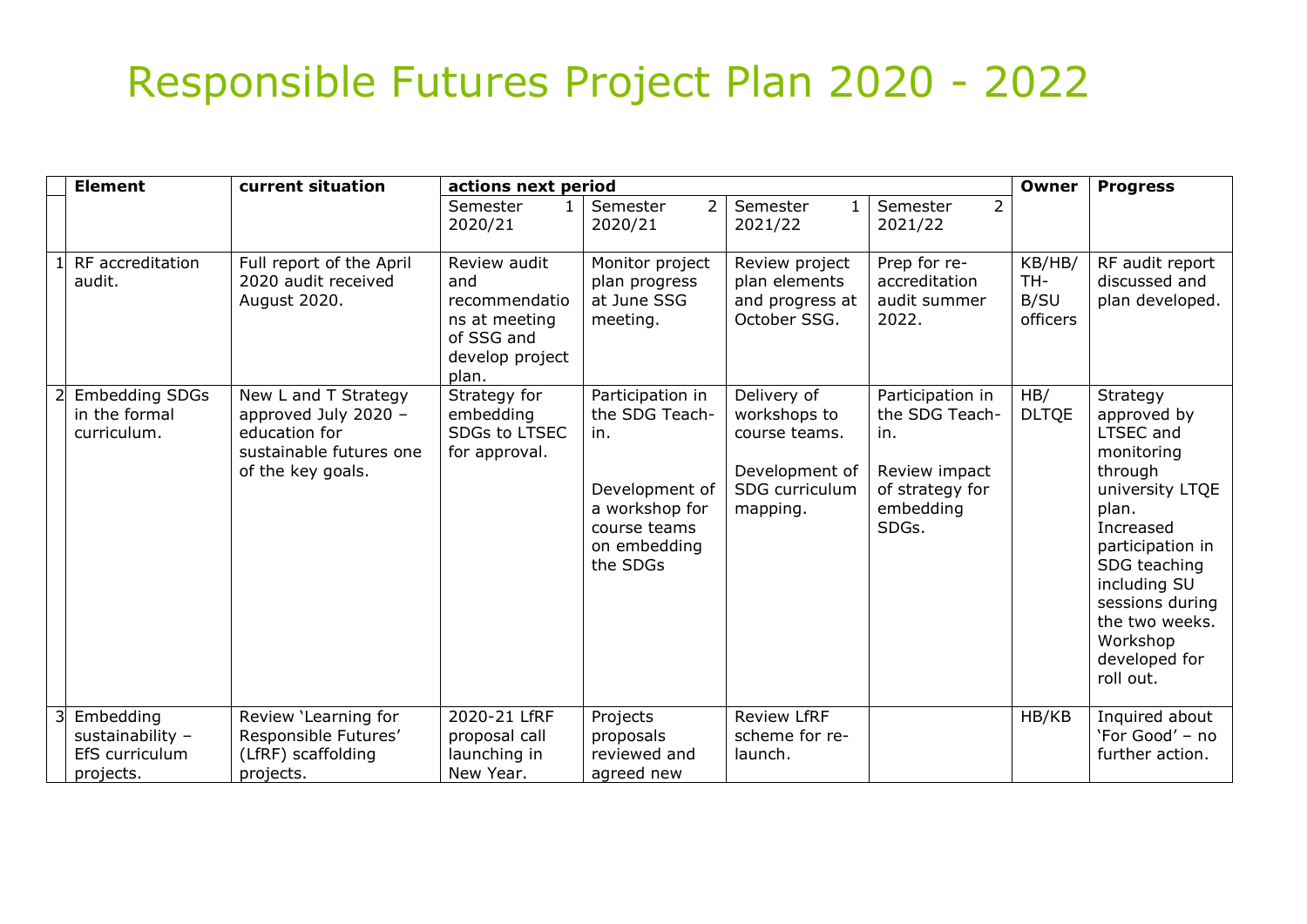|   |                                                                                          |                                                                                          | Explore SoS-UK<br>'For Good'<br>platform.                                                                                | projects to<br>start.                                                                                                                            |                                                                                                                    |                                                                                                                                  |                               | LfRF launched<br>Jan 2021 - one<br>proposal<br>received, not<br>accepted.<br>Scheme to be<br>reviewed.                                                        |
|---|------------------------------------------------------------------------------------------|------------------------------------------------------------------------------------------|--------------------------------------------------------------------------------------------------------------------------|--------------------------------------------------------------------------------------------------------------------------------------------------|--------------------------------------------------------------------------------------------------------------------|----------------------------------------------------------------------------------------------------------------------------------|-------------------------------|---------------------------------------------------------------------------------------------------------------------------------------------------------------|
| 4 | Measuring<br>engagement of<br>students in<br>sustainability and<br>impacts of RF<br>work | Preparation for launch<br>of SuLiTest for all new<br>student starters in<br>August 2020. | Review results<br>of SuLiTest<br>uptake by Sept<br>2020 starters                                                         | Invite S2<br>starters to take<br>SuLiTest.<br>WPI project on<br>student<br>engagement<br>with<br>sustainability<br>(with SoS-UK)<br>co-sponsor). | <b>SuLiTest</b><br>available to be<br>taken by new<br>starters in<br>August 2021.                                  | Invite S2<br>starters to take<br>SuLiTest.<br>Further WPI<br>project on<br>engagement<br>with wider<br>cross university<br>work. | HB/KB/<br><b>THB</b>          | SuliTest made<br>available but<br>late so limited<br>engagement.<br>Also available<br>for S2 starters<br>and better %<br>uptake.<br>WPI project<br>completed. |
|   | Student action for<br>EfS                                                                | <b>UWSU Sustainability</b><br>Network established.                                       | Sustainability<br>Network chair<br>as member of<br><b>SSG</b><br>EfS/SDG<br>session at<br>'Repsival' for<br>course reps. | Review strategy<br>for engagement<br>of course reps<br>with SDGs and<br>EfS.                                                                     | Develop course<br>rep role<br>descriptor to<br>include sust.<br>and develop<br>supporting<br>training for<br>reps. |                                                                                                                                  | HB/TH-<br>B/SU<br>networ<br>k | Sustainability<br><b>Network</b><br>established and<br>chair<br>participating in<br>SSG.<br>SDG session at<br>Repstival did<br>not take place.                |
| 6 | <b>Embedding SDGs</b><br>in SU work/<br>campaigns                                        | Beginning of mapping<br>SU work to the SDGs                                              | Develop<br>mapping of SU<br>activities and                                                                               | Embedding<br>SDGs into<br><b>Elections</b>                                                                                                       | Green checklist<br>for SU clubs<br>and societies                                                                   |                                                                                                                                  | TH-<br>B/SU                   | Mapping<br>complete                                                                                                                                           |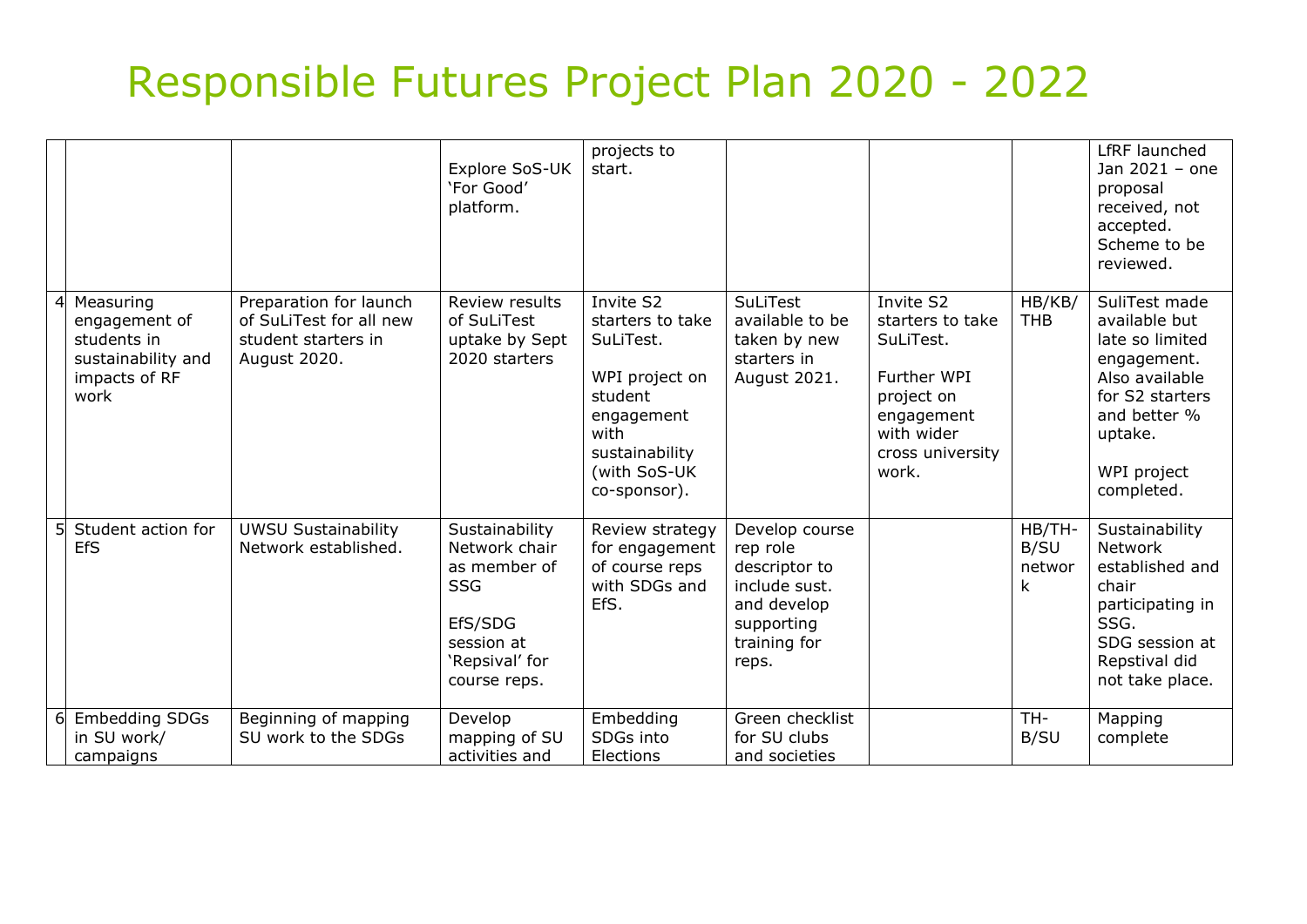|                                                                                                                                                       |                                                                                                                                               | campaigns/<br>posters the<br>SDGs. | training and<br>delivering<br>Network led<br>SDG teach in<br>sessions.<br>Delivering SDG<br>newsletters for<br>SU staff. | sustainability<br>awareness<br>raising with<br>other societies<br>and networks<br>eg BAME,<br>LGBTQ+, etc.?<br>SU staff<br>training in<br><b>SDGs</b> |                            | networ<br>k         | SDGs now<br>included in all<br>SU design<br>request to<br>ensure mapping<br>across all<br>promotions,<br>SDG Teach-in<br>Sessions took<br>place.<br>3 staff<br>newsletters<br>sent in 2020-21 |
|-------------------------------------------------------------------------------------------------------------------------------------------------------|-----------------------------------------------------------------------------------------------------------------------------------------------|------------------------------------|--------------------------------------------------------------------------------------------------------------------------|-------------------------------------------------------------------------------------------------------------------------------------------------------|----------------------------|---------------------|-----------------------------------------------------------------------------------------------------------------------------------------------------------------------------------------------|
| Communication/di<br>ssemination<br>https://www.wor<br>cester.ac.uk/docu<br>ments/communic<br>ations-and-<br>community-<br>engagement-<br>strategy.pdf | <b>STO</b><br>Digital creatives<br>Comms link-two new<br>students recruited to<br>the team. review site<br>and back office over the<br>summer | student lead<br>content            | Continue in<br>semester two                                                                                              | promoting<br>research active<br>colleagues                                                                                                            | Cont in<br>semester 2      | KB                  | Excellent<br>student STO<br>team                                                                                                                                                              |
| 8 Carbon literacy<br>training                                                                                                                         | University and SU have<br>declared a climate<br>emergency (carbon<br>neutral by 2030). Need<br>for further training and<br>awareness raising. |                                    | Launch carbon<br>literacy training<br>in GGW Feb<br>2021.                                                                | Wider<br>dissemination<br>of carbon<br>literacy training<br>to students and<br>staff.                                                                 | Extended into<br>community | KB/GS/<br><b>SE</b> |                                                                                                                                                                                               |